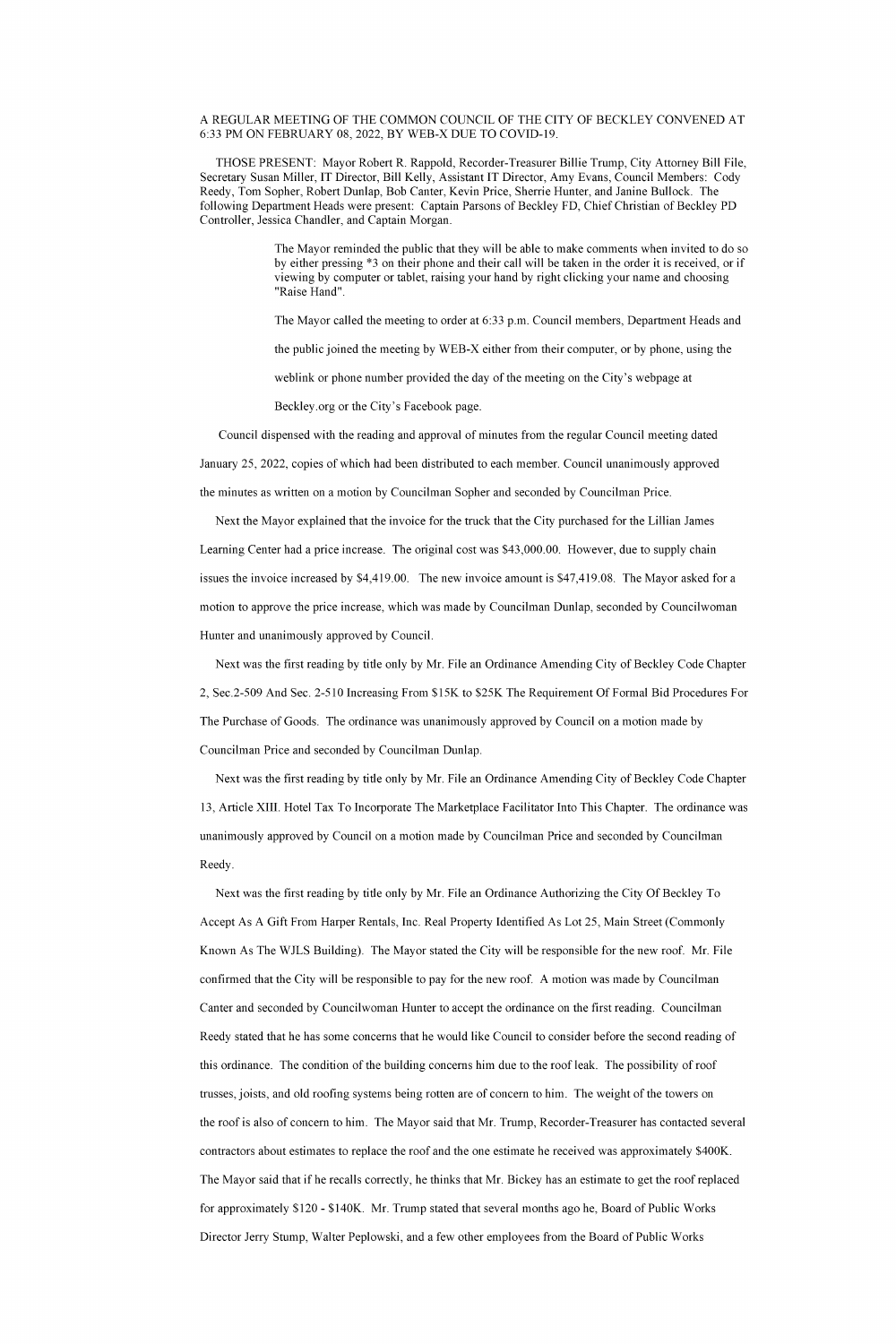accompanied a roofing contractor (that the City had previously utilized) to look at the roof. The contractor and Walter climbed the roof and they looked underneath. No significant problems were detected. Mr. Trump stated that this does not mean that problems are not there. Mr. Trump further stated that he thinks that Councilman Reedy makes a good point and we may not know until further work takes place. Mr. Trump said that he thinks Mr. Bickey would allow the City to look at the roof again. Councilman Reedy asked if Mr. Trump would provide Council copies of the approximate \$400K estimate. Councilman Reedy also asked for a copy of the estimate that Mr. Bickey obtained for approximately \$120 – \$140K. Mr. Trump said that he will do his best to provide that information. With no further discussion regarding the ordinance, the Mayor asked for a vote which was unanimously approved by Council. These ordinances are hereby incorporated into these minutes. Mr. File stated that the second readings and public hearings on the three ordinances will take place on February 22, 2022.